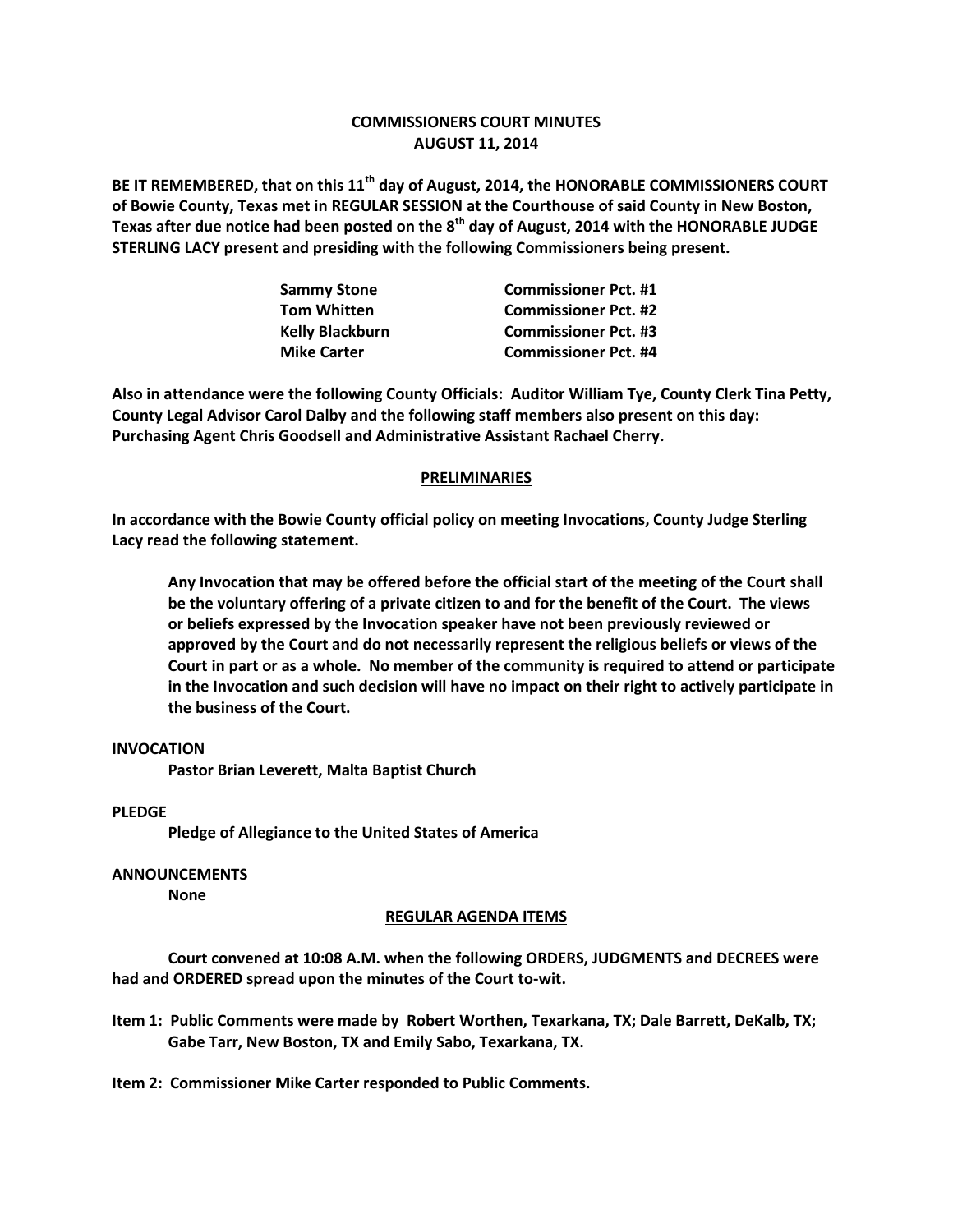- **Item 3: On this 11th day of August, 2014, a motion was made by Commissioner Kelly Blackburn and duly second by Commissioner Tom Whitten to approve the Joint Election Agreement between Bowie County and the City of Texarkana, Texas. Motion was put to a vote and all voted aye and none opposed. Motion carried.**
- **Item 4: On this 11th day of August, 2014, a motion was made by Commissioner Sammy Stone and duly second by Commissioner Kelly Blackburn to approve the Joint Election Agreement between Bowie County and TISD (Texas Independent School District). Motion was put to a vote and all voted aye and none opposed. Motion carried.**
- **Item 5: On this 11th day of August, 2014, Judge Lacy withdrew this agenda item (Consider and take action to rescind the Order of the Commissioners Court on July 28, 2014 to allow Courthouse Security Funds to be used to pay the salary of one existing Sheriff's Office employee to monitor Courthouse security cameras in the Courthouse Sheriff's Office).**
- **Item 6: On this 11th day of August, 2014, no action was taken. (To change the name of JP Courthouse Security Fund to Justice Court Building Security Fund pursuant to Article 102.017 of the Texas Code of Criminal Procedure).**
- **Item 7: On this 11th day of August, 2014, a motion was made by Judge Lacy and duly second by Commissioner Mike Carter to establish two (2) armed deputy positions for Courthouse Security to be funded out of the Courthouse Security Fund pursuant to Article 102.017, Texas Code of Criminal Procedure thru September 30, 2014.**

**On this 11th day of August 2014, an amendment to the original motion was made by Judge Lacy and duly second by Commissioner Mike Carter to also state "expenses not to exceed \$25,000 for these two (2) months". Commissioner Sammy Stone-no Commissioner Mike Carter-yes Judge Lacy-yes Commissioner Tom Whitten-no Commissioner Kelly Blackburn-no Motion was put to a vote and two (2) voted yes and three (3) voted no. Motion failed.**

- **Item 9: On this 11th day of August, 2014, a motion was made by Commissioner Mike Carter and duly second by Commissioner Kelly Blackburn to accept District Judges' Order to set Court Reporters salaries for the remainder of 2013-2014 fiscal year. Motion was put to a vote and all voted aye and none opposed. Motion carried.**
- **Item 10: On this 11th day of August, 2014, a motion was made by Commissioner Sammy Stone and duly second by Commissioner Tom Whitten to accept the Order setting County Auditor and Auditor's Assistants' salaries for the remainder of 2013-2014 fiscal year. Motion was put to a vote and all voted aye and none opposed. Motion carried.**